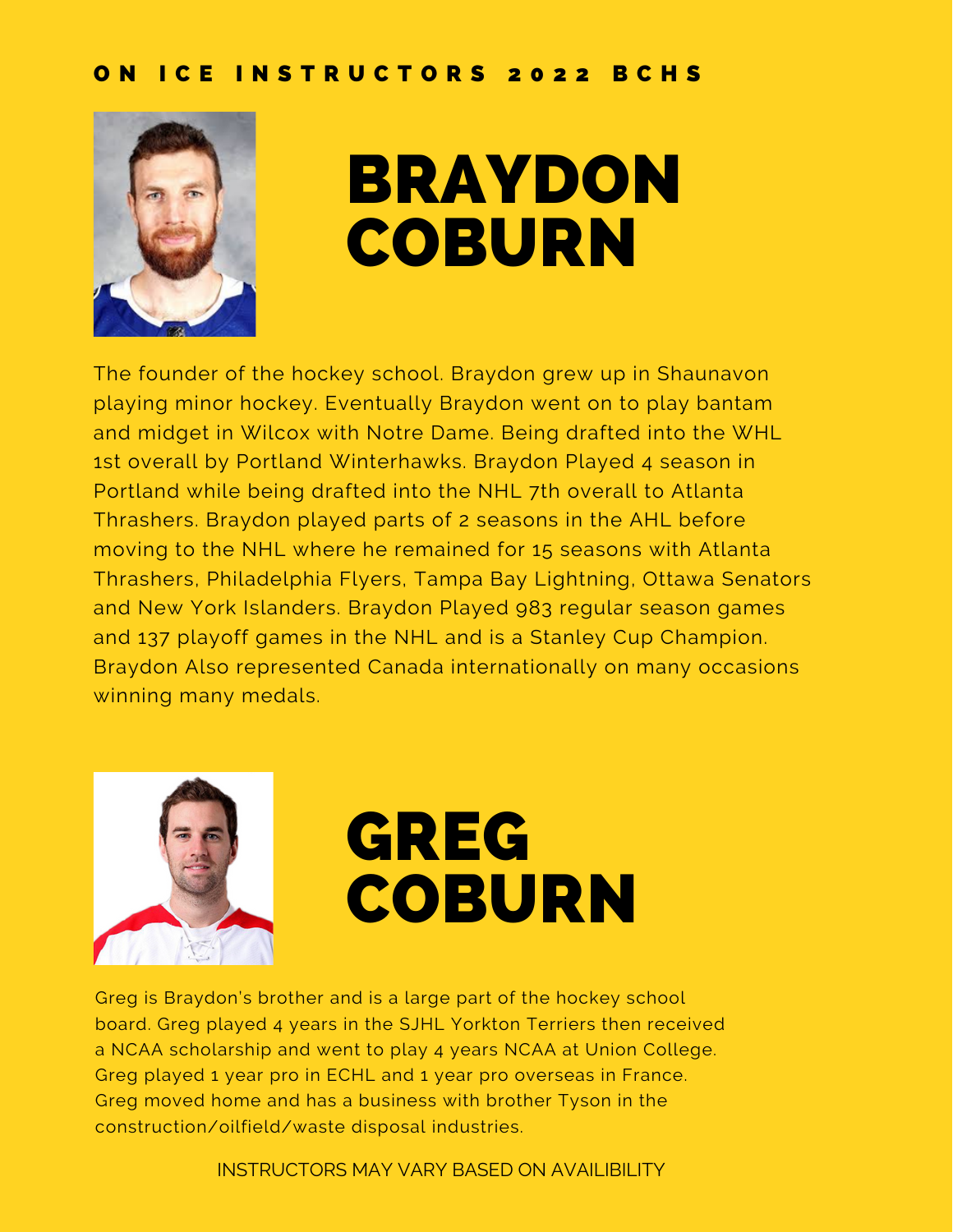

## ANDREW JOHNSON

Braydon's brother in law and an instructor since day 1 with the hockey school. Andrew has taken a different path throughout his hockey career. Played midget aaa with the Saskatoon Contacts before moving to the SJHL for 3 seasons. After being offered a scholarship to the NCAA Andrew decided to turn pro instead. Andrew played 4 seasons in the AHL/ECHL before choosing to make the move to pro hockey in Europe. Andrew has played 6 seasons over seas and is currently in France.





Kale grew up in Shaunavon and has been part of the hockey school since day 1. Kale played4 seasons in the WHL with the Medicine Hat Tigers, Vancouver Giants and Kamloops Blazers. Kale was drafted in the NHL 111 th overall by Phoenix Coyotes. Kale has played in the AHL/ECHL for the last 9 years.

#### INSTRUCTORS MAY VARY BASED ON AVAILIBILITY